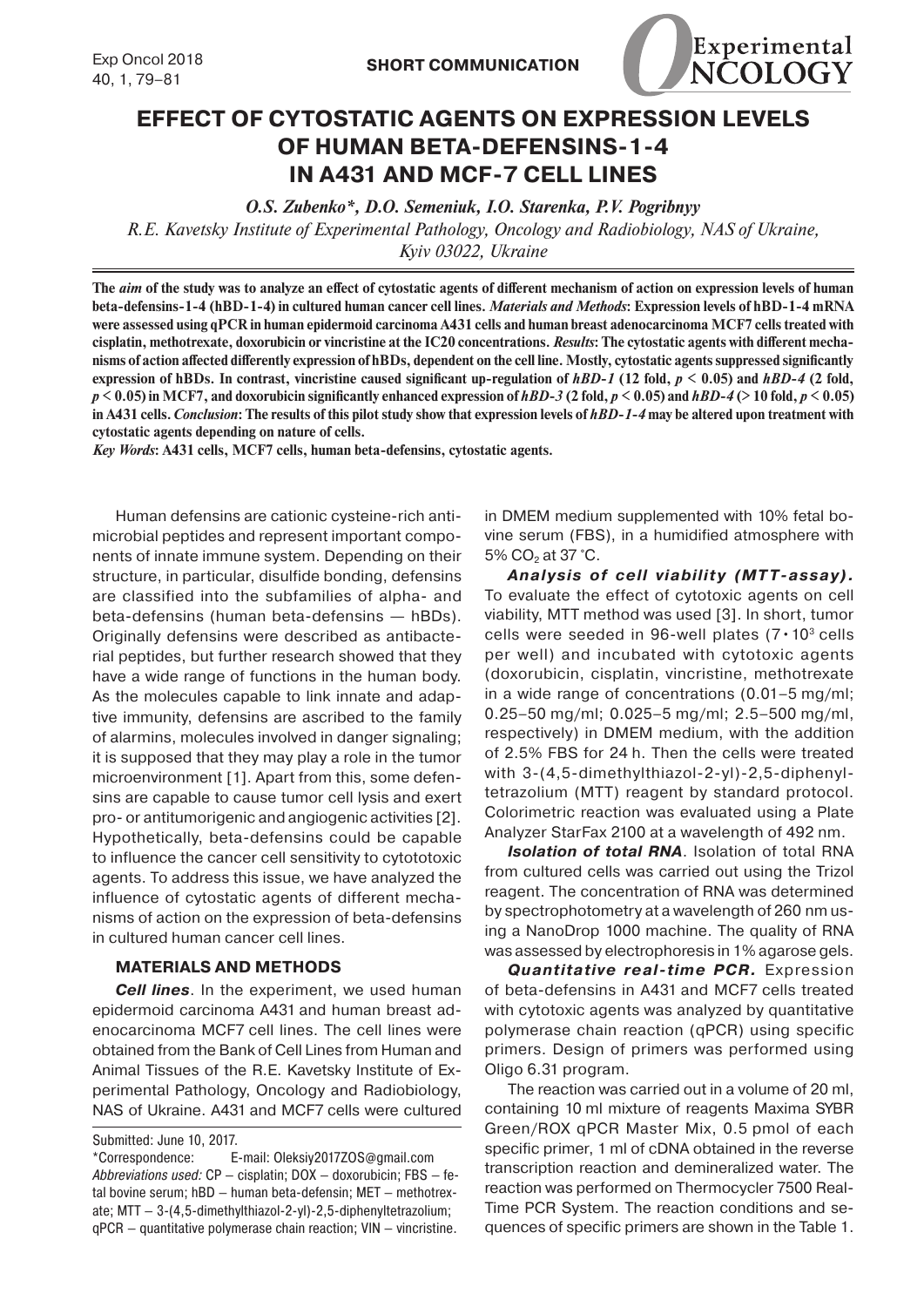| Table 1. Conditions for quantitative real time PCR |  |  |
|----------------------------------------------------|--|--|
|----------------------------------------------------|--|--|

| Gene       | Primer                     | Conditions                  |
|------------|----------------------------|-----------------------------|
| Beta-actin | F: GAAATCGTGCGTGACATTAA    | Denaturation $-94$ °C, 15 s |
|            | R: CCAGACAGCACTGTGTTGG     | Annealing/Elongation -      |
|            |                            | 59 °C, 60 s                 |
|            |                            | Number of cycles - 40       |
| $HBD-1$    | F: CTCCCCAGTTCCTGAAATCCT   | Denaturation $-94$ °C, 15 s |
|            | R: GCCTGTGAGAAAGTTACCACC   | Annealing $-57$ °C, 30 s    |
|            |                            | Elongation $-72$ °C, 30 s   |
|            |                            | Number of cycles - 40       |
| HBD-2      | F: TGAAGCTCCCAGCCATCAG     | Denaturation $-94$ °C, 15 s |
|            | R: ATCGCCTATACCACCAAAAACAC | Annealing $-57$ °C, 30 s    |
|            |                            | Elongation $-72$ °C, 30 s   |
|            |                            | Number of cycles - 40       |
| HBD-3      | R: CCTGTTTTTGGTGCCTGTTCC   | Denaturation $-94$ °C, 15 s |
|            | R: CTTTCTTCGGCAGCATTTTCG   | Annealing $-57$ °C, 30 s    |
|            |                            | Elongation $-72$ °C, 30 s   |
|            |                            | Number of cycles - 40       |
| HBD-4      | F: GACTTGTGCTGCTATTAGCCA   | Denaturation $-94$ °C, 15 s |
|            | R: CGATTCAGTAAGCTCTCATCC   | Annealing $-57$ °C, 30 s    |
|            |                            | Elongation $-72$ °C, 30 s   |
|            |                            | Number of cycles - 40       |

The threshold fluorescence level was determined using software SDS software V.1.3.1. Gene expression was normalized by the reference gene (beta-actin), comparison of gene expression was performed by 2-δδCt method.

*Statistical analysis*. To determine the significance of the differences between the data groups Student's *t*-criterion was used. The differences were considered significant at *p* < 0.01 for MTT test and *p* < 0.05 for qPCR. The data are presented as  $M \pm m$ .

## **RESULTS AND DISCUSSION**

In present research, we aimed to analyze the effect of cytostatic agents commonly used in clinical practice, i.e. cisplatin, doxorubicin, vincristine, and methotrexate on expression of hBDs mRNAs in two cancer cell lines, A431 and MCF7. These cytostatic agents are known to cause cytotoxic effects via different mechanisms: 1) cisplatin, inorganic water-soluble platinum complex, acts as DNA crosslinker, disturbing replication and translation; 2) doxorubicin, anthracycline antibiotic, intercalates DNA and blocks its replication; 3) methotrexate, folate analog, is an antimetabolite blocking the synthesis of thymidine, purine and pyrimidine; and 4) vincristine is an alkaloid capable to bind with microtubules and prevents the formation of mitotic spindles, consequently blocking cell mitosis. To study effects of these agents on hBDs expression *in vitro*, first of all, we have determined minimal concentrations of the cytotoxic drugs causing a significant decrease of tumor cell viability using MTT assay. These concentrations corresponding to IC20 values (Table 2) were used in our further experiments. Breast cancer cells were much more sensitive to the studied cytostatics than epidermoid carcinoma cells.

**Table 2.** ІС20 values for cytostatic agents estimated in culture of А431 and MCF7 cells

| IC <sub>20</sub> agent | A431, $\mu$ g/ml | MCF7, µg/ml     |
|------------------------|------------------|-----------------|
| Doxorubicin            | $42 \pm 3$       | $0.19 \pm 0.02$ |
| Cisplatin              | $4.4 \pm 1.5$    | $0.13 \pm 0.02$ |
| Methotrexate           | $60 \pm 9$       | $1.8 \pm 0.2$   |
| Vincristine            | $0.4 \pm 0.2$    | $0.16 \pm 0.02$ |

Expression of hBD-1-4 mRNAs in the A431 and MCF7 cell line treated with minimal effective concentrations of cytotoxic agents was assessed with qPCR (Fig. 1, 2). As it has been shown, expression of hBD-1 gene significantly decreased after incubation of both cell lines with cisplatin, methotrexate and doxorubicin, especially in A431 cells (by 80 ± 20 times in cisplatin-treated A431 cells, and  $67 \pm 6$  times in methotrexate-treated А431, *p* < 0.05) (Fig. 1, 2, *a*). In contrary, treatment with vincristine did not cause significant influence on the expression of hBD-1 gene in A431 cells, but significantly stimulate its expression in MCF7 cells (up to 12 ± 0.2 fold, *p* < 0.05) (Fig. 2, *a*). Expression of hBD-2 gene drastically fall in A431 cells treated with any of mentioned agents: by  $28 \pm 5$  fold, 120  $\pm$  30 fold, 200 fold, and 150  $\pm$  30 fold in the cells treated with doxorubicin, methotrexate, cisplatin, and vincristine, respectively (*p* < 0.05) (Fig. 1, *b*). Interestingly, in MCF7 cells the cytostatic agents had no effect of the level of hBD-2 expression as well as expression of hBD-3 gene. Interestingly, in A431 cells expression of hBD-3 gene increased more than 2 fold and expression of hBD-4 more than 10 fold after treatment with doxorubicin (*p*< 0.05). Regarding hBD-3 and hBD-4 expression in MCF7 cells treated with cytostatic agents, significant differences were detected just in 2 cases:



**Fig. 1.** Effect of cytotoxic agents on the expression of hBD1 (*a*), hBD-2 (*b*), hBD-3 (*c*) and hBD-4 (*d*) in A431 cell line. C — control sample; MET— 60 mg/ml methotrexate; DOX— 42 mg/ml doxorubicin; CP — 4.4 mg/ml cisplatin; VIN — 0.4 mg/ml vincristin sulfate. The data are presented as  $M \pm m$ , n = 2.

\*The difference is significant compared with the control, *p* < 0.05